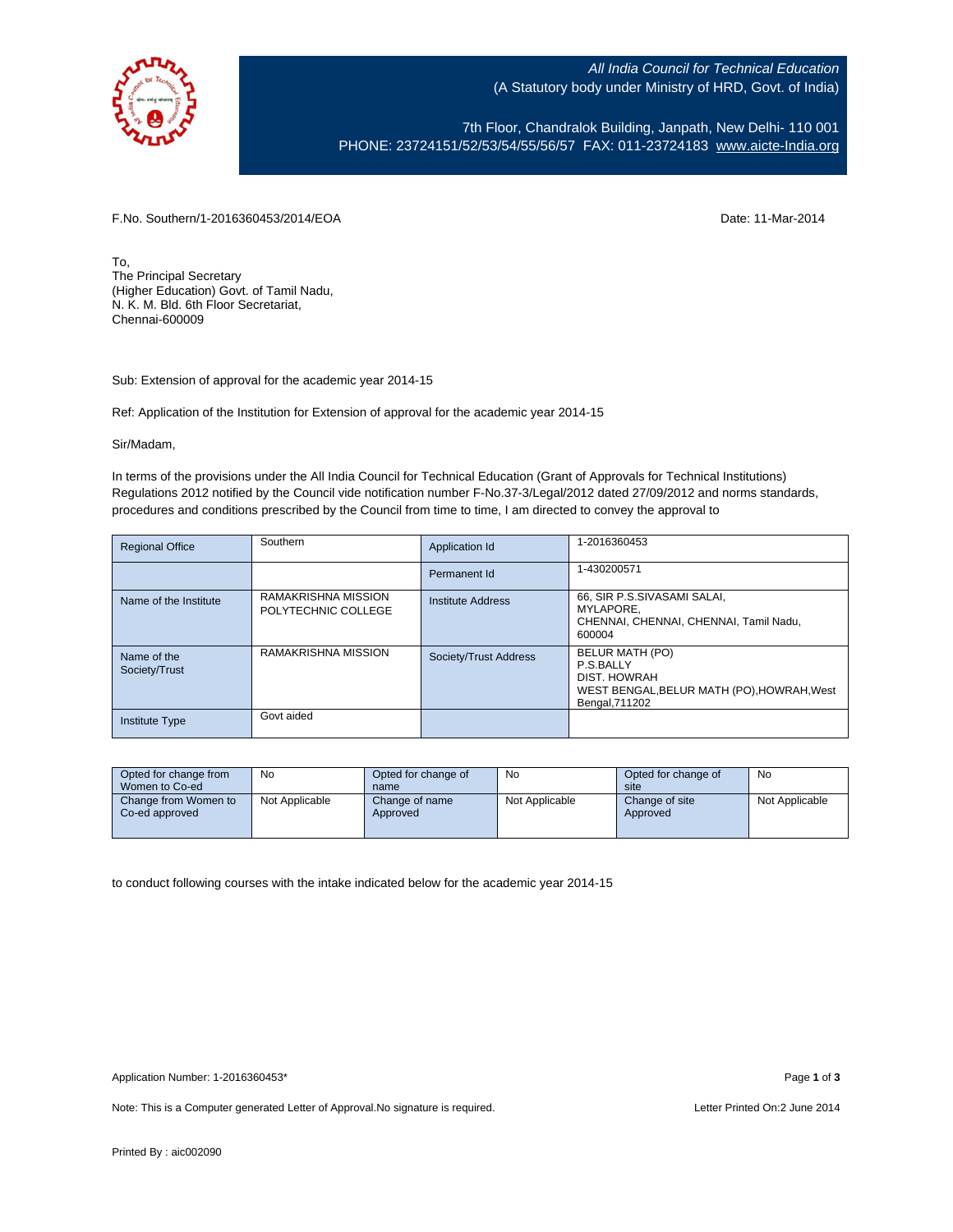

## All India Council for Technical Education (A Statutory body under Ministry of HRD, Govt. of India)

7th Floor, Chandralok Building, Janpath, New Delhi- 110 001 PHONE: 23724151/52/53/54/55/56/57 FAX: 011-23724183 [www.aicte-India.org](http://www.aicte-india.org/)

| Application Id: 1-2016360453<br>Program               | Shift        | Level          | Course                                  | Full/Part Time             | <b>Affiliating Body</b>                              | 2013-14<br>Intake | Approved for<br>Intake<br>14-15 | <b>NRI Approval status</b> | PIO Approval status | Foreign Collaboration<br>Approval status |
|-------------------------------------------------------|--------------|----------------|-----------------------------------------|----------------------------|------------------------------------------------------|-------------------|---------------------------------|----------------------------|---------------------|------------------------------------------|
| <b>ENGINEERING</b><br><b>AND</b><br><b>TECHNOLOGY</b> | 1st<br>Shift | <b>DIPLOMA</b> | <b>AUTOMOBILE</b><br><b>ENGINEERING</b> | <b>FULL</b><br><b>TIME</b> | Directorate of<br>Technical<br>Education,<br>Chennai | 40                | 40                              | <b>No</b>                  | <b>No</b>           | N                                        |
| <b>ENGINEERING</b><br>AND<br><b>TECHNOLOGY</b>        | 1st<br>Shift | <b>DIPLOMA</b> | <b>COMPUTER</b><br><b>ENGINEERING</b>   | <b>FULL</b><br><b>TIME</b> | Directorate of<br>Technical<br>Education,<br>Chennai | 40                | 40                              | <b>No</b>                  | <b>No</b>           | N                                        |
| <b>ENGINEERING</b><br><b>AND</b><br><b>TECHNOLOGY</b> | 1st<br>Shift | <b>DIPLOMA</b> | <b>MECHANICAL</b><br><b>ENGINEERING</b> | <b>FULL</b><br><b>TIME</b> | Directorate of<br>Technical<br>Education,<br>Chennai | 40                | 40                              | <b>No</b>                  | <b>No</b>           | N                                        |

• Validity of the course details may be verified at www.aicte-india.org>departments>approvals

The above mentioned approval is subject to the condition that RAMAKRISHNA MISSION POLYTECHNIC COLLEGE shall follow and adhere to the Regulations, guidelines and directions issued by AICTE from time to time and the undertaking / affidavit given by the institution along with the application submitted by the institution on portal.

In case of any differences in content in this Computer generated Extension of Approval Letter, the content/information as approved by the Executive Council / General Council as available on the record of AICTE shall be final and binding.

Strict compliance of Anti-Ragging Regulation:- Approval is subject to strict compliance of provisions made in AICTE Regulation notified vide F. No. 37-3/Legal/AICTE/2009 dated July 1, 2009 for Prevention and Prohibition of Ragging in Technical Institutions. In case Institution fails to take adequate steps to Prevent Ragging or fails to act in accordance with AICTE Regulation or fails to punish perpetrators or incidents of Ragging, it will be liable to take any action as defined under clause 9(4) of the said Regulation.

**(Dr. Kuncheria P. Isaac)**

Member Secretary, AICTE

Copy to:

**1. The Regional Officer,**

Application Number: 1-2016360453\* Page **2** of **3**

Note: This is a Computer generated Letter of Approval.No signature is required. Letter Printed On:2 June 2014